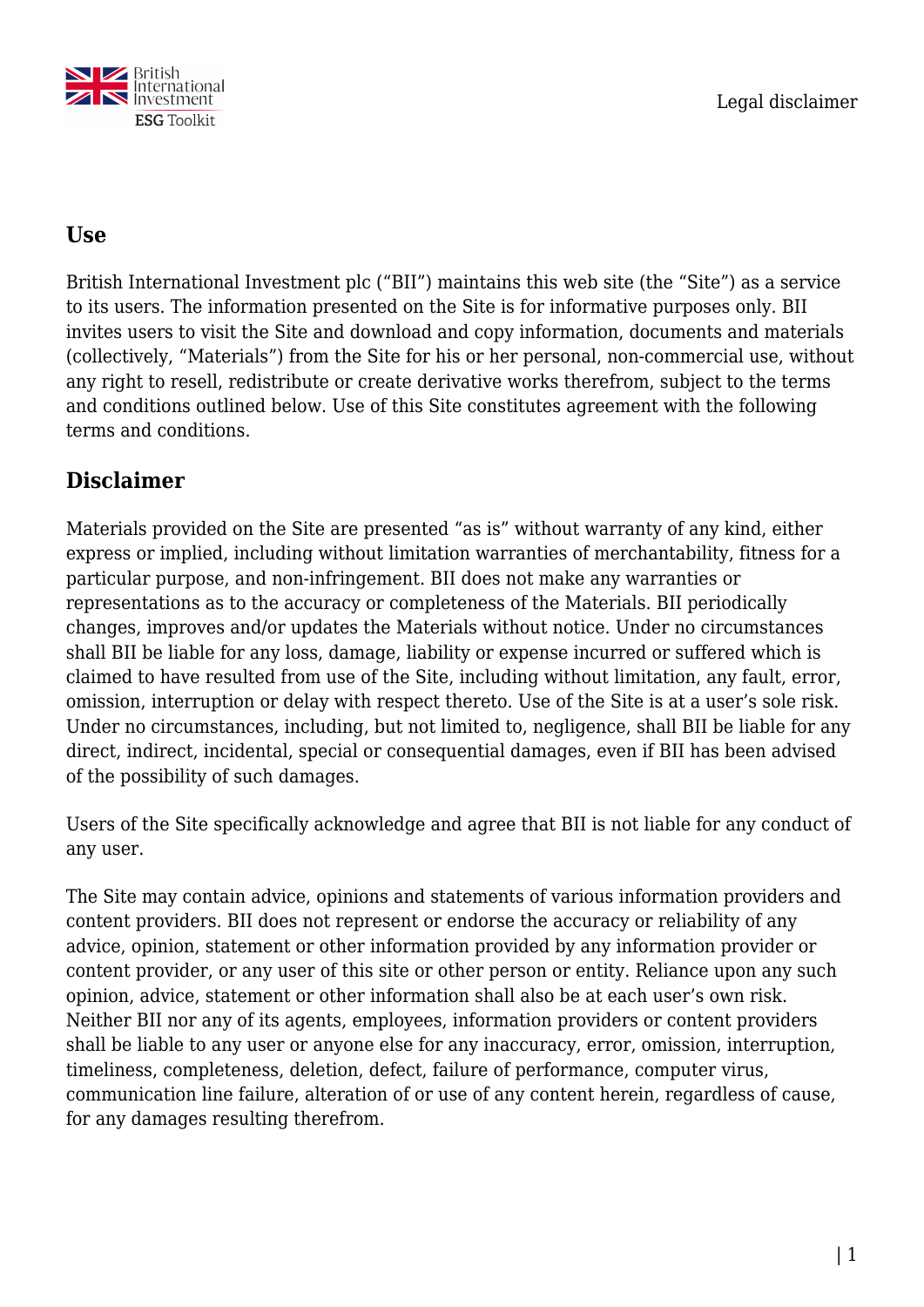

As a condition of use of this Site, users agree to indemnify BII from and against any and all actions, claims, losses, damages, liabilities and expenses (including reasonable legal fees) arising out their use of this Site, including without limitation any claims alleging facts that if true would constitute a breach by the user of these terms and conditions. If a user is dissatisfied with any material on the Site or with any of terms and conditions of use of the Site, his or her sole and exclusive remedy is to discontinue using the Site.

Nothing in this Site or any Materials shall be construed, implicitly or explicitly, as containing any investment recommendations or be considered as investment advice.

# **Links to third party web sites**

The Site contains links to third-party web sites. The linked sites are not under the control of BII and BII is not responsible for the contents of any linked site or any link contained in a linked site. BII provides these links only as a convenience, and the inclusion of a link does not imply endorsement of the linked site by BII.

If this Site contains bulletin boards, chat rooms, access to mailing lists or other message or communication facilities (collectively, "Forums"), users agree to utilise the Forums only to send and receive messages and material that are proper and related to the particular Forum. By way of example, and not as a limitation, users agree that when using a Forum, they shall not do any of the following:

- defame, abuse, harass, stalk, threaten or otherwise violate the legal rights (such as rights of privacy and publicity) of others.
- publish, post, distribute or disseminate any defamatory, infringing, obscene, indecent or unlawful material or information.
- upload or attach files that contain software or other material protected by intellectual property laws (or by rights of privacy of publicity) unless you own or control the rights thereto or have received all necessary consents.
- upload or attach files that contain viruses, corrupted files, or any other similar software or programs that may damage the operation of another's computer.
- delete any author attributions, legal notices or proprietary designations or labels in any file that is uploaded.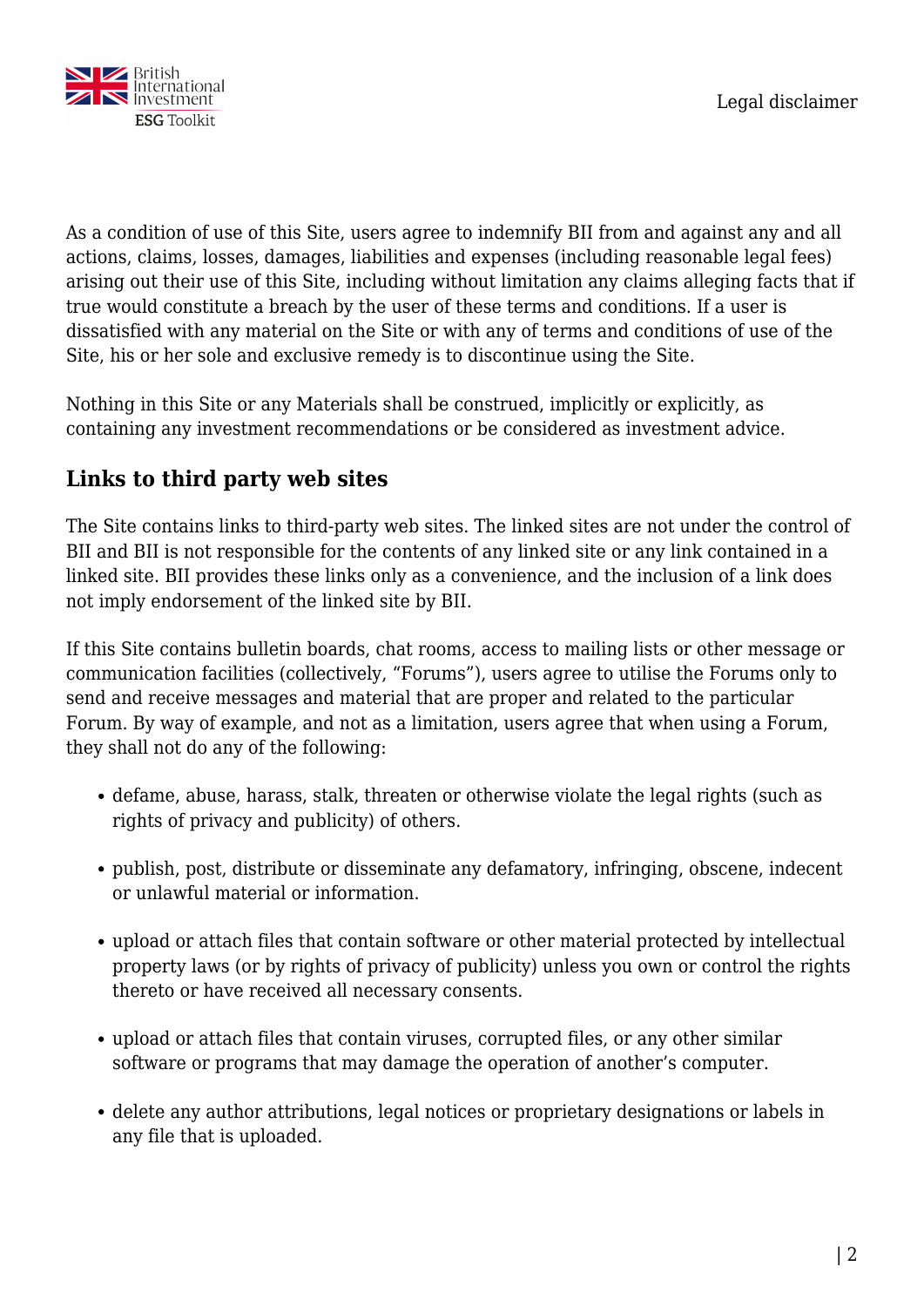

- falsify the origin or source of software or other material contained in a file that is uploaded.
- advertise or offer to sell any goods or services, or conduct or forward surveys, contests, or chain letters.
- download any file posted by another user of a Forum that they know, or reasonably should know, cannot be legally distributed in such manner.

Users acknowledge that all Forums are public and not private communications. Further, users acknowledge that chats, postings, conferences, e-mails and other communications by other users are not endorsed by BII, and such communications shall not be considered reviewed, screened, or approved by BII. BII reserves the right for any reason to remove without notice any contents of the Forums received from users, including without limitation e-mail and bulletin board postings.

## **Applicable laws and consents**

This Agreement will be interpreted and enforced in accordance with the laws of England and Wales. Any action to enforce this agreement shall be brought in a court located in London.

Users specifically acknowledge that its use of the Site may be subject to applicable law and to the rules and regulations of various stock exchanges and regulatory authorities, as well as restrictions imposed by various data providers, any or all of which may restrict such use. Users agree to identify and obtain any agreement, approval, license or permit from which may be so required, at their own expense.

## **General**

BII reserves its exclusive right in its sole discretion to alter, limit or discontinue the site or any Materials in any respect. BII shall have no obligation to take the needs of any user into consideration in connection therewith.

BII reserves the right to deny in its sole discretion any user access to this Site or any portion thereof without notice.

No waiver by BII of any provision of this Agreement shall be binding except as set forth in a